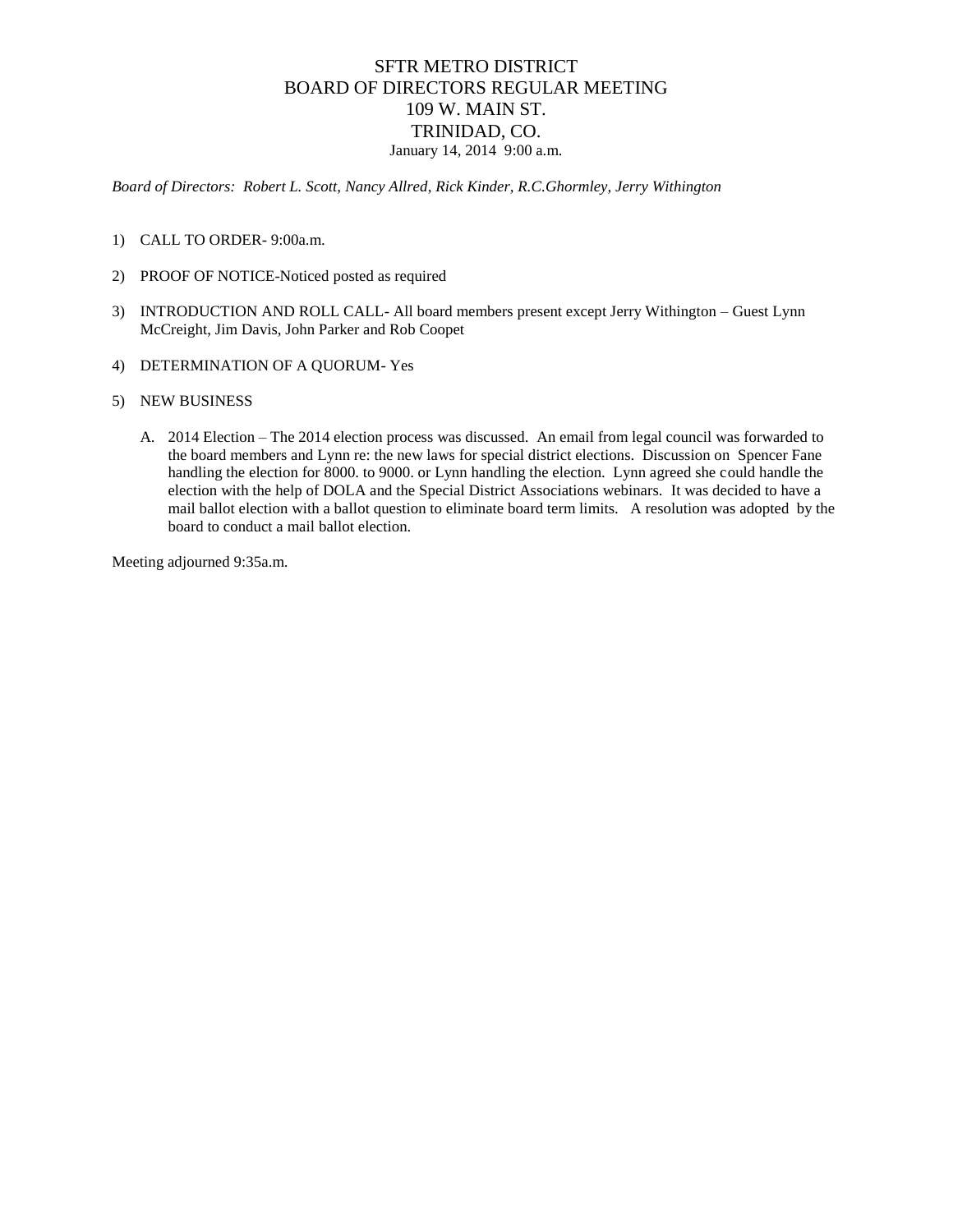#### SFTR METRO DISTRICT BOARD OF DIRECTORS SPECIAL MEETING 109 W. MAIN ST. TRINIDAD, CO. April 1, 2014 9:00 a.m.

*Board of Directors: Robert L. Scott, Nancy Allred, Rick Kinder, R.C.Ghormley, Jerry Withington*

- 1) CALL TO ORDER- Meeting called to order at 9:30a.m.
- 2) PROOF OF NOTICE-Notices were properly posted
- 3) INTRODUCTION AND ROLL CALL- All board members were present except Jerry Withington- Guest John Noard and Lynn McCreight
- 4) DETERMINATION OF A QUORUM-Yes
- 5) NEW BUSINESS
	- A. Tank Repairs There could be a need to repair the bottom of the water tanks to prevent leakage. Engineering America has quoted an inspection of \$ 6450.00. The repairs would be \$2800.00 per tank for a total of \$ 14850.00.It was suggested but decided not a good option to pour concrete in the bottom of the tanks. Estimated cost would be \$11,000.00. Discussion followed. In order to test the bolt stability on the bottom of the tanks, the water level will need to be kept low in order to get in and check the bolts. Another option is to use silicon on the bolts. Discussion followed. It was decided the best plan of action is for the board to let the water levels go down, check the bolts and decide at that time what is needed to secure the stability of the bolts.
	- B. Convert to GASB Lynn informed the board that Tim and Mike Dixon (auditors for all the special districts that Century handles from Dixon & Waller), have requested that Century convert all special districts to GASB accounting methods. In the past, they convert the books for the audit only– The basic difference is the Fixed Assets/depreciation are removed from the Balance Sheet and a Capital Outlay expense and Lease income (if applies) are added to the profit and loss. The board approved the change.
- 6) Regular Meeting May  $8<sup>th</sup>$  The next meeting will be May  $8<sup>th</sup>$  (two days after the election) Meeting adjourned at 10:05a.m.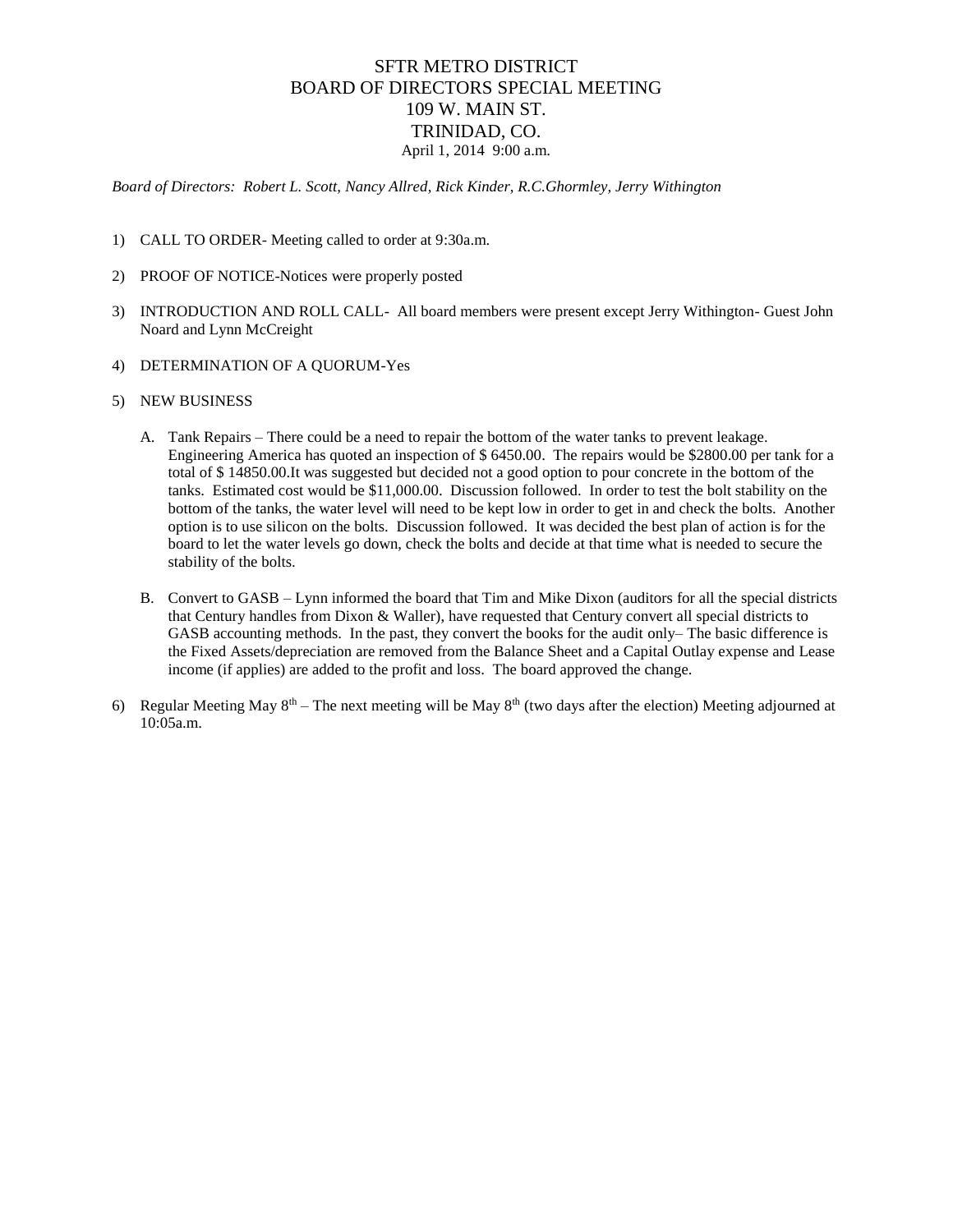#### SFTR METRO DISTRICT BOARD OF DIRECTORS SPECIAL MEETING 109 W. MAIN ST. TRINIDAD, CO. April 7, 2014 9:00 a.m.

*Board of Directors: Robert L. Scott, Nancy Allred, Rick Kinder, R.C.Ghormley, Jerry Withington*

- 1) CALL TO ORDER- Meeting called 9a.m.
- 2) PROOF OF NOTICE- Meeting was posted properly
- 3) INTRODUCTION AND ROLL CALL- All board members present/RC on conference call Val Allred guest and Lynn McCreight guest
- 4) DETERMINATION OF A QUORUM- Yes
- 5) NEW BUSINESS
	- A. Election Resolution Legal council recommended a Resolution that the board supports eliminating the term limits – discussion followed – Bob made a motion to create a Resolution stating that the Santa Fe Trail Ranch Metropolitan District supports eliminating the term limits and the reasons why. Rick seconded. Motion passed. – This will be sent by mail to all eligible electors before the election.
	- B. Notice of Mail Ballot By state law a notice of Mail Ballot will be posted and published in the Chronicle.
	- C. Short discussion that Eppens tap will be moved / Tony Riley contractor and will be sending the final needed paperwork for the Tap Application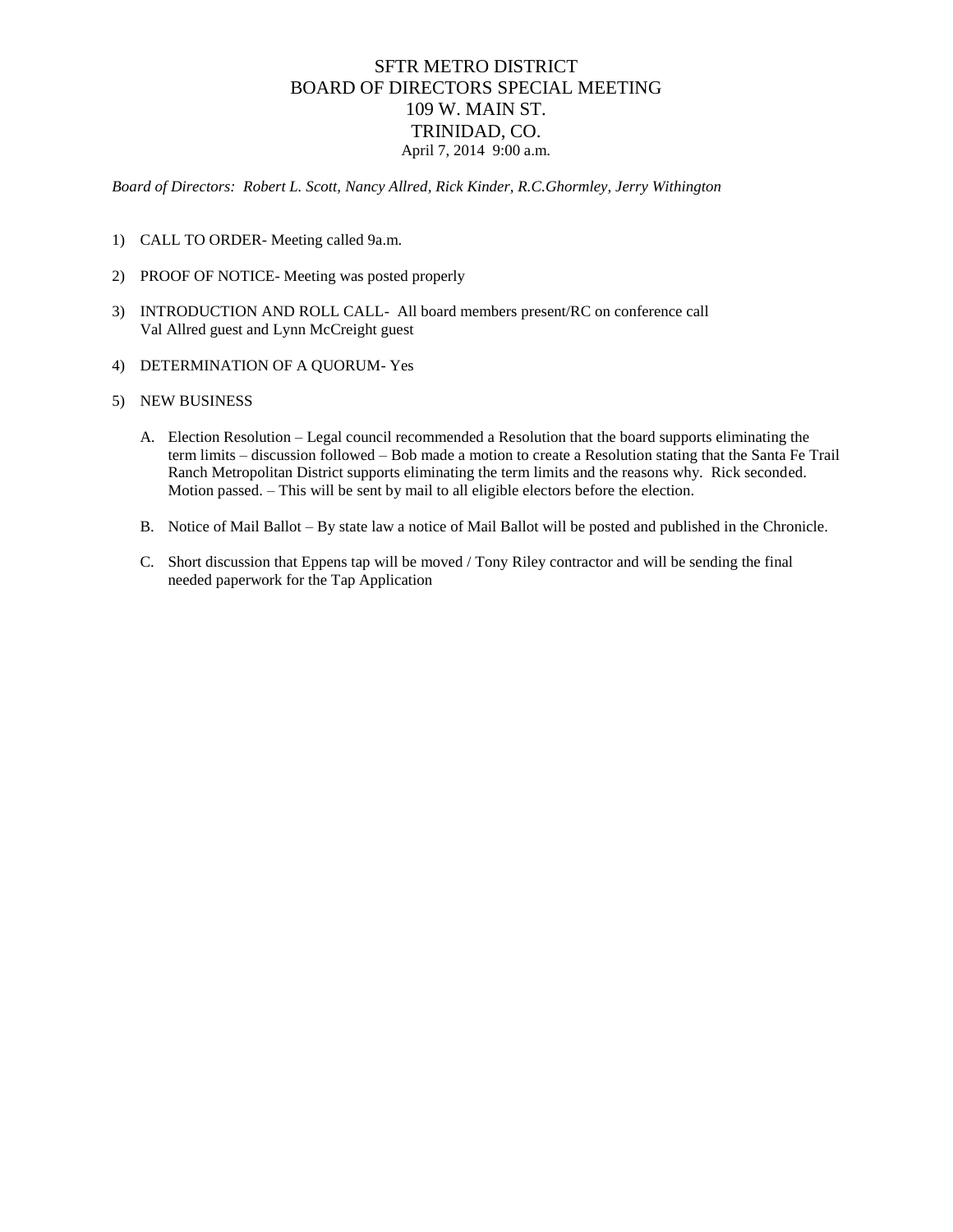## SANTA FE TRAIL RANCH METROPOLITAN DISTRICT (SFTR) MAY 8TH, 2014 MEETING MINUTES CENTURY FINANCIAL GROUP OFFICE 109 W MAIN TRINIDAD, CO 81082

## **MEETING MINUTES**

**Meeting called to order** by Bob L. Scott at 9:00 a.m.

**Proof of Notice**: was given in 2 public areas within the district and 2 public areas outside the district.

**Roll Call**: Board Members: Robert L. Scott (Bob), Nancy Allred, R.C. Ghormley, Jerry Withington and John Noard - Guests: Lynn McCreight and Rick Kinder

### **Determination of Quorum**: Yes

**Approval of Minutes** – Jerry moved and Nancy seconded to approve the December 5<sup>th</sup>, 2013, January 14<sup>th</sup>, 2014, April 1, 2014 and April 7<sup>th</sup> minutes with one change, motion passed.

**Treasures Report**: Nancy asked if there were any questions on the financials. Discussion followed. There was a question on the Legal expenses. The Santa Fe Trail Ranch POA has one invoice to reimburse the Metro for legal expenses. R.C. stated that it was approved in a previous meeting to spend approximately \$ 6000.00 plus on the SCADA test system. R.C. questioned if there was enough money for the purchases. Yes, at this time there is \$78,000.00 spendable cash.

Lynn presented the Election Expense report. The total expenses are \$ 2,755.32. The savings over hiring a Law Firm to handle the Election are approximately \$ 6,244.68. After a brief discussion, Bob moved and Jerry seconded to give Lynn a \$ 500.00 bonus for a successful election.

#### **Election of Officers: (See below for election results)**

**President**: R.C. and Jerry nominated Robert L. Scott for President. Unanimous - elected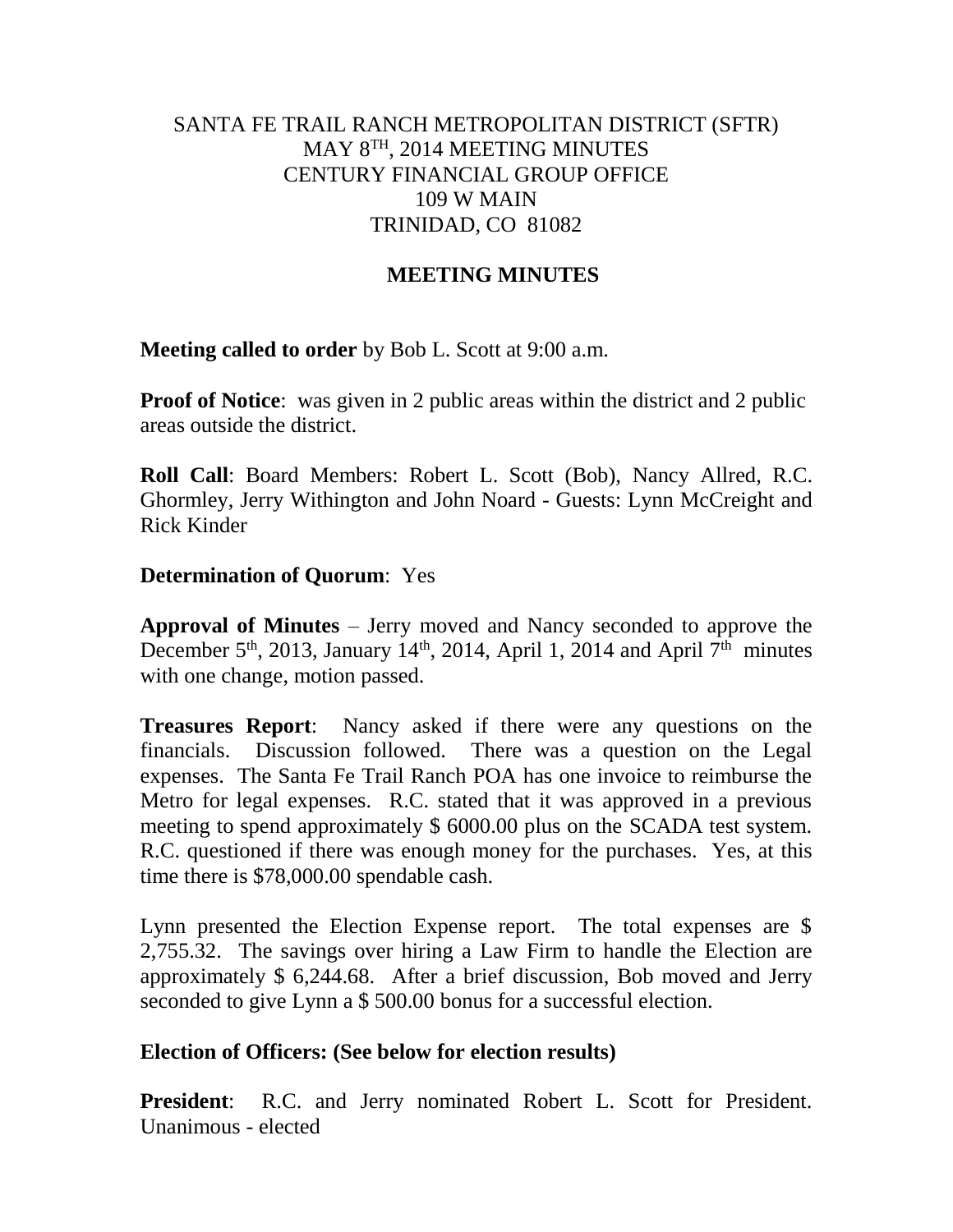**Vice President**: R.C. and John nominated Jerry Withington for Vice President. Unanimous - elected

**Secretary/Treasurer**: R.C. and John nominated Nancy Allred for Secretary/Treasurer. Unanimous – elected

Lynn will check with the bank on the procedure and paperwork to get Rick off as signer and John on. All directors will have to sign but Lynn is not sure what all paperwork is needed. Lynn will let the board know.

# **SCADA:**

R.C. reported that no progress has been made on the SCADA test bed. John has to come up with work arounds before changes can be made – the test bed will be used for training, testing and spare parts. The radios and platforms will be ordered.

The possible use of "fusion" mapping was discussed.

## **Old Business:**

**Tank Repair:** Tank 3 was drained down to a workable level to inspect the corrosion of the bolts. The damage was not as critical as expected. The bolts were short to start. As a preventative measure, we will cap the exposed nuts with 1" PVC caps and silicon. There is a small amount of rust. It was discussed to keep this tank low to complete the preventative fixes and eventually do the same with Tank 1  $\&$  2. Rick suggested keeping the tank levels up during starting in June when the water usage is at its peak and do this work in the fall.

**Election Results**: Election results were discussed. Jerry Withington with 116 votes and R.C. Ghormley with 119 votes were re-elected. John P. Noard was elected to replace Rick Kinder with 114 votes. The question to eliminate the limitations on the terms passed with 99 Yes and 29 No.

## **NEW BUSINESS**

**Review Policies**: General discussion on public info, frozen lines and Radio – FCC regulations. The transmitter that is on Jerry Withington's property costs the Withington's \$ 2.52/month. It has been up 2 years. It was agreed to reimburse the Withington's \$ 50.00/year for the last 2 years and \$ 50.00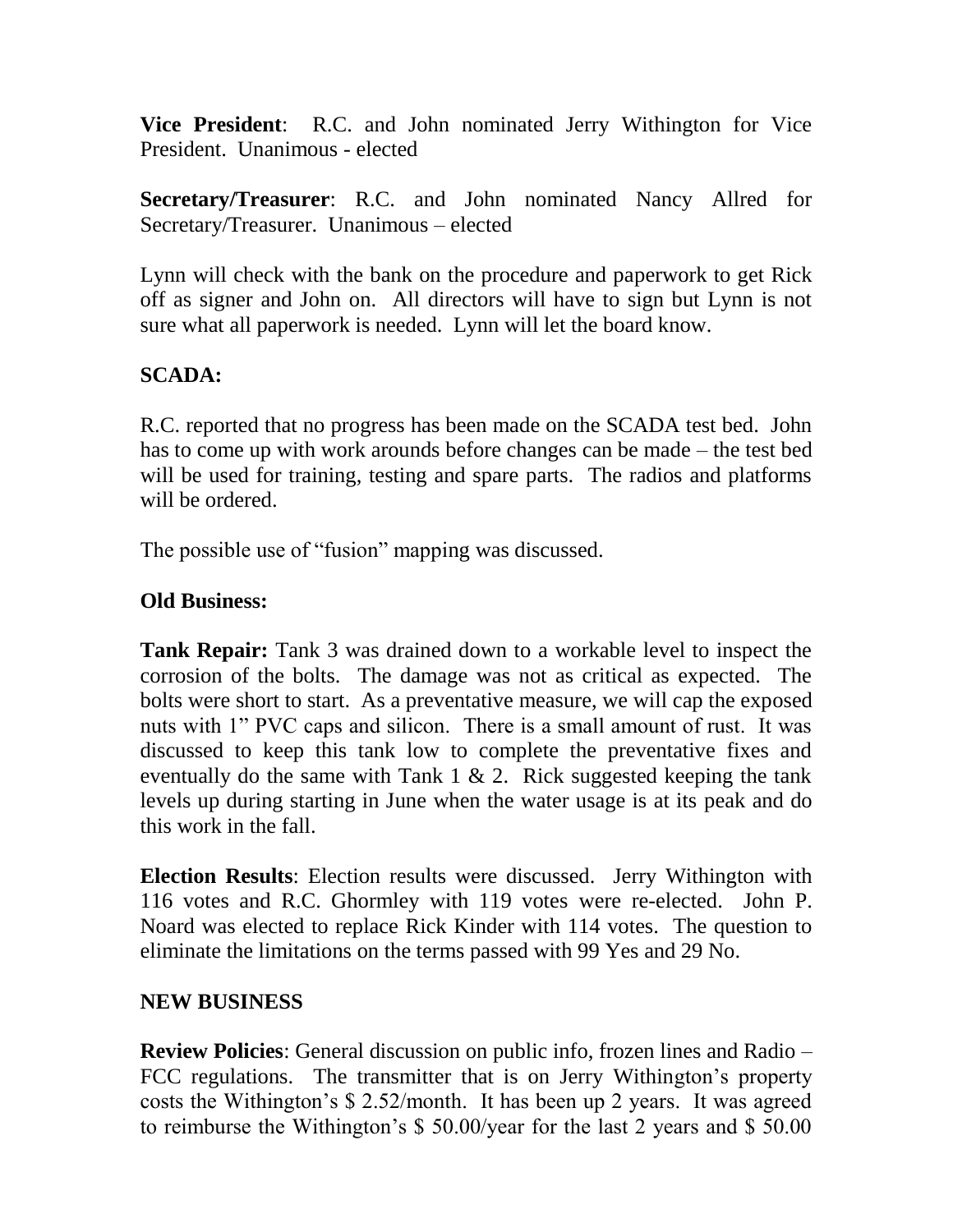every year after for the transmitter cost, as long as the transmitter is on the Withington's property.

The Metro's backhoe use was discussed. It was agreed that the backhoe will only be operated by Board members for system repair or operator training. Bob will continue to store the backhoe at his shop and perform needed maintenance that he feels comfortable with. Other maintenance will be contracted to a Case Dealer.

The policy to charge the regular rate to owners who have a large leak was discussed.

If a "J" lot wants to connect to the Metro Water line, they have to pay all past fees that have been assessed since the beginning of the water line, pick up on the current assessments and pay for the line to connect to the water line where the water will be monitored.

**Special District Board Member Class in Fountain**: RC, John and Bob will be attending the Board Member Class in Fountain, June  $17<sup>th</sup>$  from 9am – 12pm at a cost of \$ 30.00/operator. Lynn will complete the registration.

**Rick's New Duties**: Rick Kinder's new duties for water testing and disinfection were reviewed since he is no longer a board member. Bob will be the responsible operator but Rick will continue to do the monthly and yearly testing. Bob moved and John seconded to give Rick the authority to continue the testing and disinfecting and the Metro will continue to reimburse Rick for the mileage and his expenses incurred and will pay for Rick's recertification classes. Motion passed.

Nancy moved to adjourn the meeting. R.C. seconded. Meeting Adjourned at 10:30 am.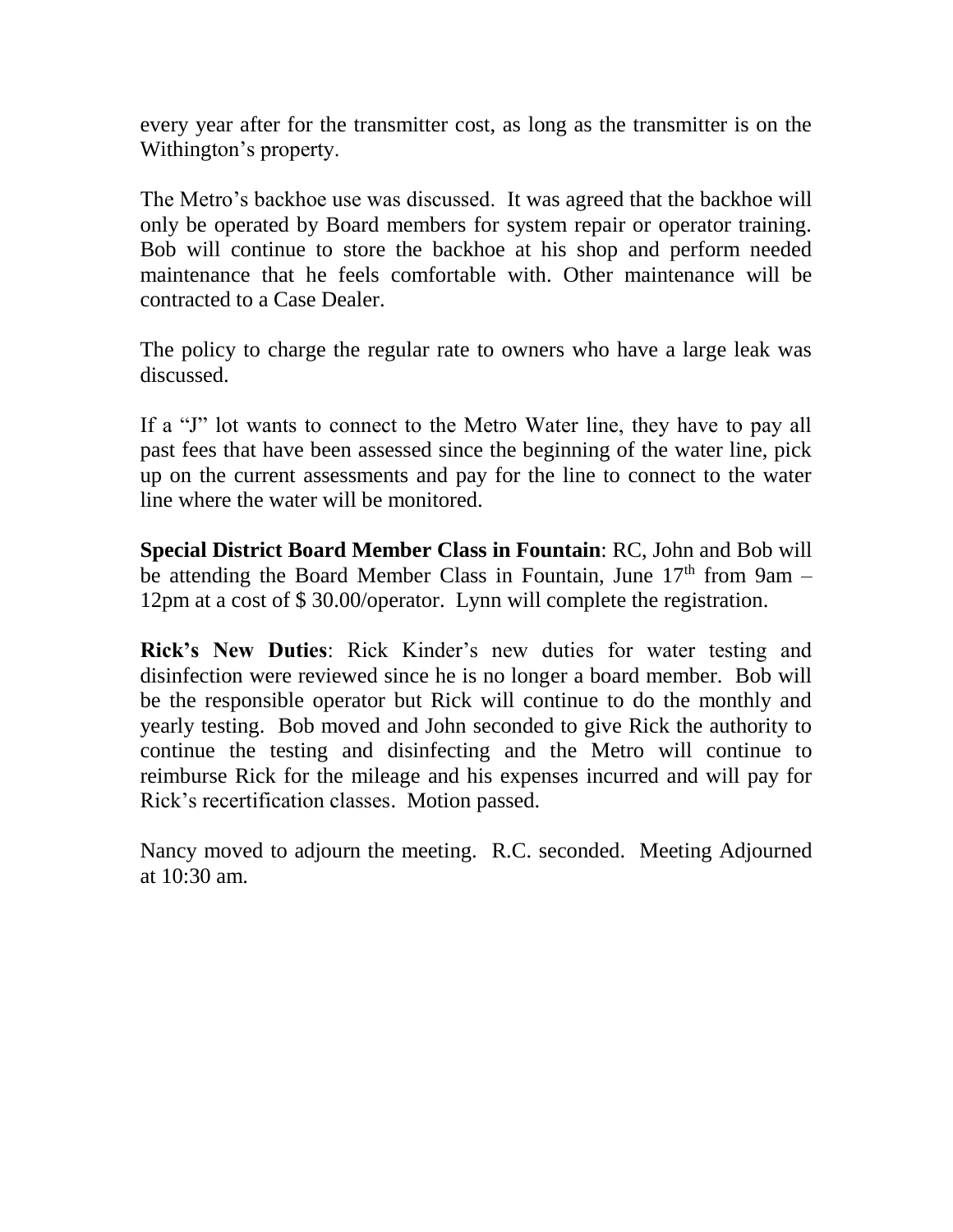## SANTA FE TRAIL RANCH METROPOLITAN DISTRICT (SFTR) SEPTEMBER 30, 2014 MEETING MINUTES CENTURY FINANCIAL GROUP OFFICE 109 W MAIN TRINIDAD, CO 81082

## **MEETING MINUTES**

**Meeting called to order** by Bob L. Scott at 9:00 a.m.

**Proof of Notice**: was given in 2 public areas within the district and 2 public areas outside the district.

**Roll Call**: Board Members: Robert L. Scott (Bob), Nancy Allred, R.C. Ghormley, Jerry Withington and John Noard - Guests: Lynn McCreight, Val Allred, Linda Walker and Rick Kinder

#### **Determination of Quorum**: Yes

**Approval of Minutes** – Jerry moved and RC seconded to approve the May 8th, 2014 minutes. Motion passed.

**Treasures Report**: Nancy asked if there were any questions on the financials. Discussion followed. Nancy wanted confirmation that we had enough money to pay the up-coming bond payments after looking at the financials. Lynn confirmed we did due to the balance of the Bond payment monies after the payment in August and there are two more billings before the end of February, 2015 when the next payment is due. Also, there are a few bond payoff quotes out there. Lynn referred to the cash breakout report she keeps (income is broken down by bond, usage and maintenance). The Operating profit is encouraging and the spendable money has been steady between 70,000 and 72,000. The Balance Sheet shows that \$ 290,000 is still owed on the Metro Bond but the estimated deferred Receivable is 587,931.61 which means that after the Metro Bonds are paid off, the Metro will still have just under 300,000 cash flow to use for operating costs. The Budget vs. Actual looks good. Lynn stated that we will need to amend the 2014 Budget with DOLA due to more Bond payments made than budgeted, more legal expense and more miscellaneous income. The amendment is not due until the end of 2014 so Lynn will prepare it at that time.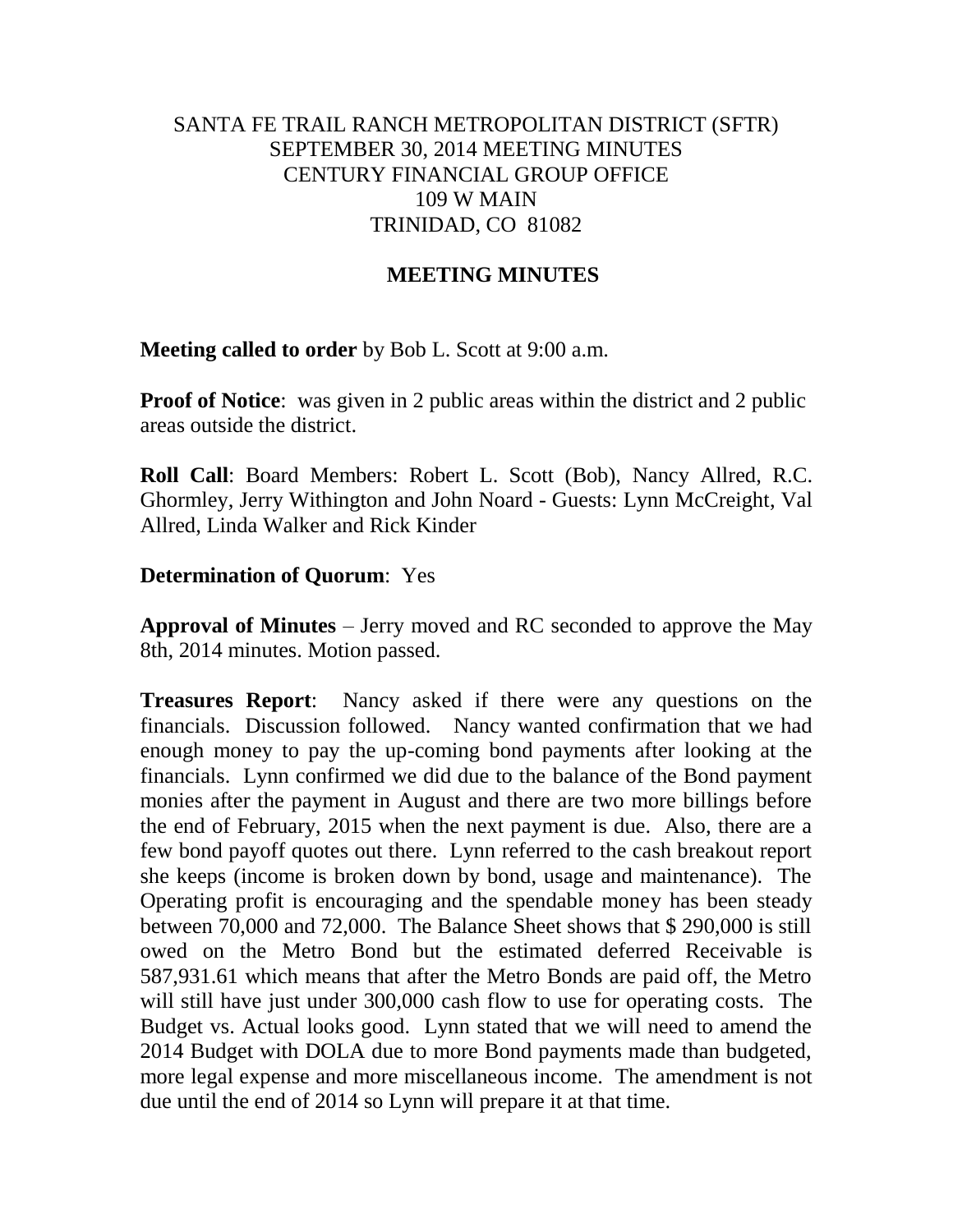**2015 Budget**: By state law, the board is required to designate a Budget Person to process DOLA (Department of Local Affairs) budget requirements. RC moved to designate Lynn D. McCreight as the 2015 Budget Person. Nancy seconded. Motion passed.

Lynn provided a preliminary 2015 Budget to work with in the Budget process. Discussion followed by line item. Lynn had included 2 new taps, the board decided to go with 3 new taps. Meter installation, Meter Installation Fee, City Tap Fees and Plant Investment Fees were increased accordingly. Bank fees were increased to include credit card fees. System Repairs was increased to 50,000.00. Bond Principal payments were decreased to the minimum two bond payments of \$60,000.00 each and interest is the same. The corrected preliminary budget will be emailed to the board and posted in the office for public viewing. Nancy moved to approve the preliminary budget as revised, Jerry seconded. Motion passed.

Lynn stated the 2014 Budget will need to be amended with DOLA at the end of the year due to the overages of legal fees, other income and more bond payments than expected.

**SCADA**: RC stated all parts for the SCADA test bed have been purchased. The test bed is expected to be up and running either Thursday or Friday with John Sanders final PLC programming. This is a complete Running Control System which allows for spare parts when needed and also re-programming testing and management of pump function.

# **Old Business:**

**Leak Issues:** Bob stated the leaks are under control. The only known leak exists between the City of Trinidad vault and the intersection at Starkville with an estimated loss of 500 gallons per day. Due to the involvement of CDOT, Starkville and other entities, this leak is not worth the time and money to fix at this time.

**Water Testing for State**: Rick stated that all the new testing results for the State are good. At this time he is not sure if we will be required to repeat this testing next year. It is his guess that we will only have to repeat the Lead and Copper every three years due to no problems with the last test. The board appreciates the good job Rick is doing with all the testing requirements.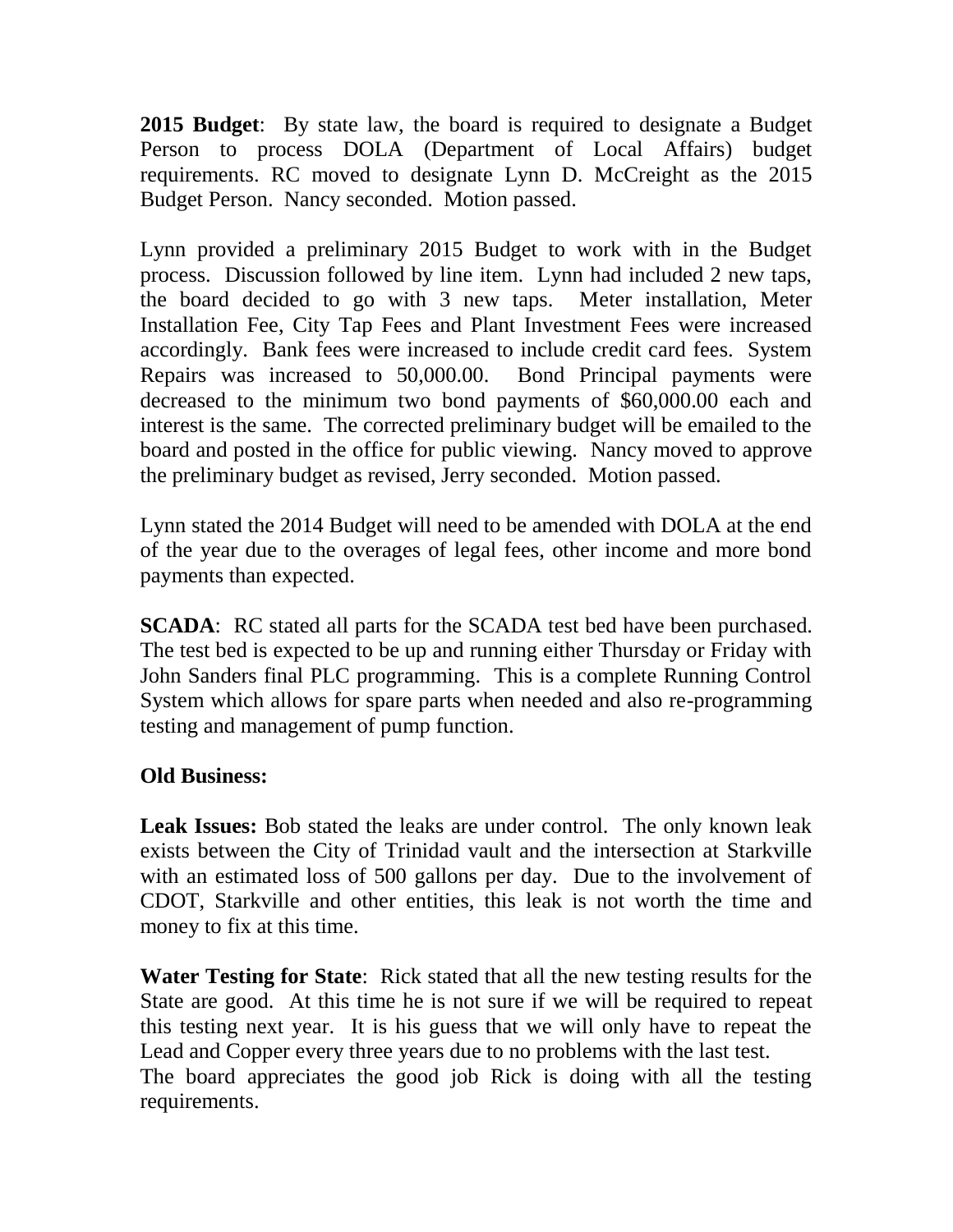### **NEW BUSINESS**

**Hospital Support**: The Metro received a letter and resolution requesting the Santa Fe Trail Ranch Metropolitans support for the Ballot Issue 5A – Las Animas County Health Service District. This resolution asks voters to approve a seven-mill property tax levy to implement improvements at Mt. San Rafael Hospital, as well as reinforce the financial status of the hospital. Discussion followed. The question was asked if this was legal for the district to sign such a resolution, Bob stated it is legal. Supporting the resolution does not obligate the District in any way. It only agrees with the Hospital District that better funding for area health care is needed. Nancy discussed the benefits of this mill levy. After discussion, Bob made a motion for the Santa Fe Trail Ranch Metropolitan District to sign the Resolution in support of Ballot Issue 5A. Nancy seconded. Motion passed with 4 votes yes and 1 vote against.

**Charge for user-requested visits to meter pits**: At times, a user will experience water supply issues and ask the Metro to check things out at the user connection point. In the past, a Metro board member or designated person has responded to make sure the Metro-supplied equipment in the pit is working properly and water is flowing to the user. In some cases, there has been an issue with the Metro's equipment, but generally the problem is on the user side of the Metro's meter pit. The commodity in short supply is qualified volunteer time, and responding to such calls adds to the volunteer workload. Discussion centered on whether it would be appropriate and reasonable to bill the user for any such visit where the Metro's equipment was found to be working properly, when in fact the user's system was found to be the problem. The thought being, that customers might perform more due diligence on their own, rather than just calling a Metro volunteer without any preliminary checking, if there is a charge for an unnecessary service call. No consensus was reached at this time, and the matter was tabled.

**Gallinas Bridge**: The Santa Fe Trail Ranch POA will be voting Saturday to approve the possibility of transferring ownership of the Gallinas Bridge to the Santa Fe Trail Ranch Metropolitan District. It has been determined by two separate engineering studies that the bridge needs to be replaced due to structural instability. The POA will be voting on this issue in Saturday, October 4<sup>th</sup>'s Annual Meeting. If the majority votes yes to transfer ownership, the Metro board will need to decide if they will accept all responsibility for ownership. Discussion followed. The POA would have to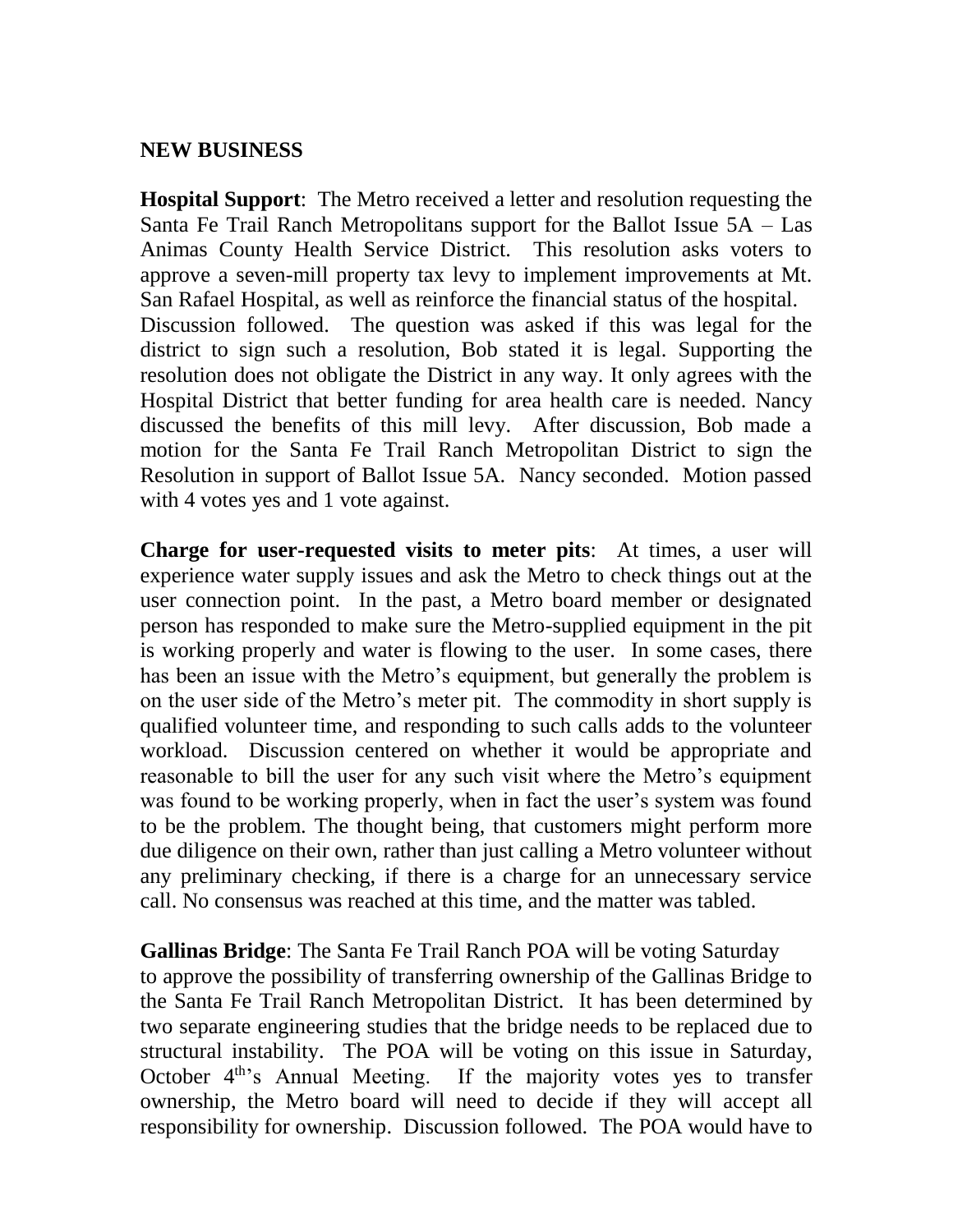agree to reimburse the Metro for any expenses incurred as a result of the change. Bob brought up the topic of increased workload for Metro Board members, and Nancy suggested that everything related to the bridge from this point forward should be farmed out to an engineering firm, at whatever the cost, to lessen the burden on Metro personnel. Bob suggested that cost could be substantial. The board decided to resume the discussion after the POA members have voted whether to transfer ownership or not. If it is a yes vote, at that time the Metro can continue their research and decide on the bridge ownership/responsibility.

**Replacement of water lines that freeze**: Bob would like to hire Heath Andreatta Excavation, LLC to expose approximately 400' of water line that is buried too shallow and freezes in the winter. The line would then be buried 5' feet deep. The project cost would be \$ 8,000 to \$ 10,000. RC asked if the entire length of the section had been marked. Bob responded that it had. The possibility was discussed to do the job in two sections if cutting thru the rock was too slow and costly. A section of Elk Ridge Trail, approximately 200'on the curve has the same problem. This cost estimate is \$ 5000 to \$ 8000. After discussion, Jerry moved to hire Andreatta's and get the lines buried deep enough to prevent freezing with the stipulation that only part of the lines discussed if the cost is exceeding the estimates. John seconded. Motion passed.

Aspen Trail has a long stretch with similar problems. After discussion, it was decided to watch this line over this winter to determine the severity of the problem on this stretch.

**Annual POA Meeting Slide Show**: RC will be representing the Santa Fe Trail Ranch Metropolitan District at the Annual POA meeting with a slide show and discussion of some of the Metro's activities, control system and accomplishments over the past year. Discussion followed.

Nancy moved to adjourn the meeting. Jerry seconded. Meeting Adjourned at 10:45 am.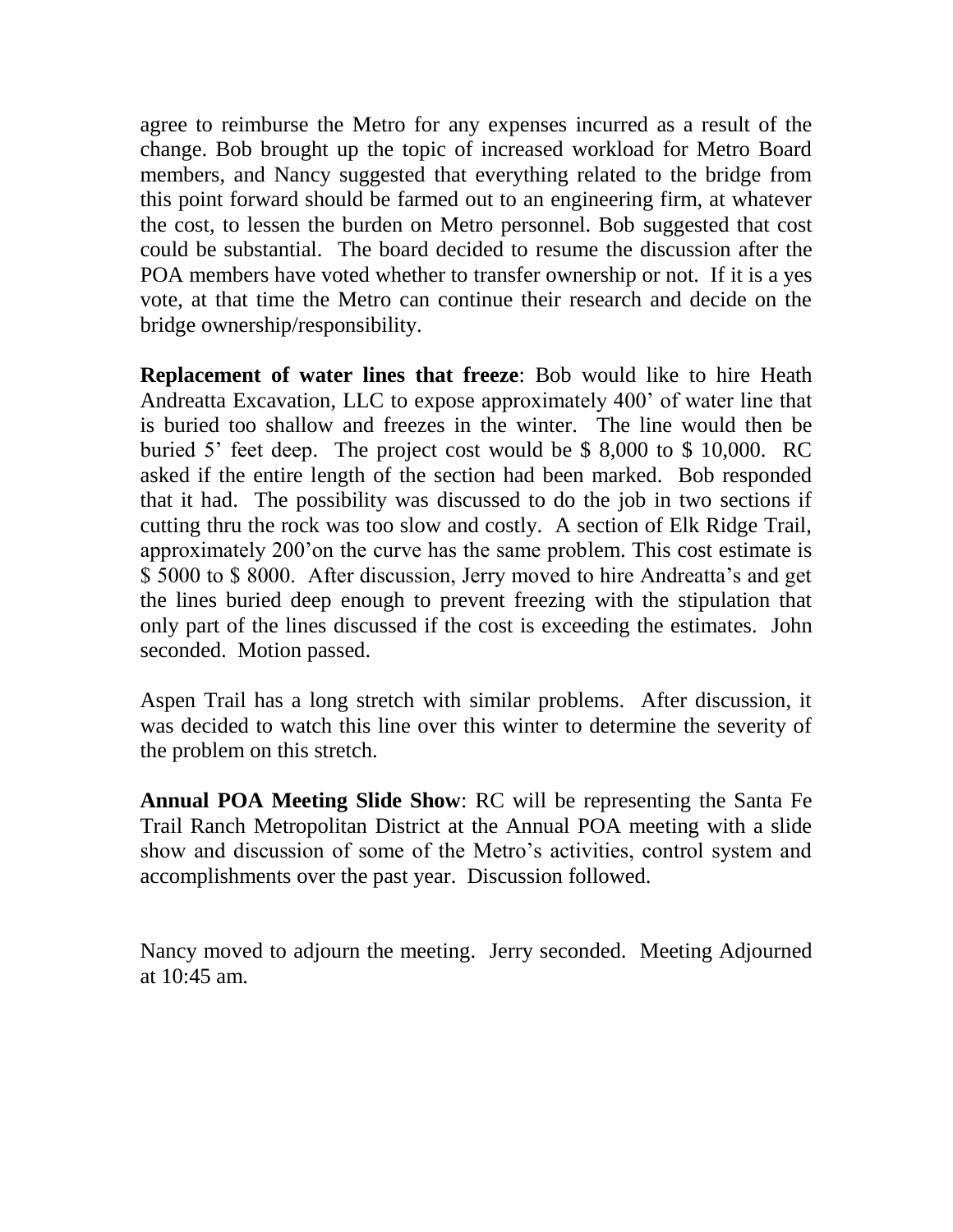## SANTA FE TRAIL RANCH METROPOLITAN DISTRICT (SFTR) DECEMBER 3, 2014 MEETING MINUTES CENTURY FINANCIAL GROUP OFFICE 109 W MAIN TRINIDAD, CO 81082

## **MEETING MINUTES**

**Meeting called to order** by Bob L. Scott at 9:00 a.m.

**Proof of Notice**: was given in 2 public areas within the district and 2 public areas outside the district.

**Roll Call**: Board Members: Robert L. Scott (Bob), Nancy Allred, R.C. Ghormley, and Jerry Withington (Absent Board Member John Noard) - Guests: Lynn McCreight, Rob Coopet

### **Determination of Quorum**: Yes

**Approval of Minutes** – Jerry moved and RC seconded to approve the September 30th, 2014 minutes. Motion passed.

**Treasures Report**: Nancy asked if there were any questions on the financials. Discussion followed. The question was asked what the breakdown of the "Repairs – Equipment" was. Lynn will verify that all entries to this account were correctly posted. Nancy commented that water sales were down. The Board budgeted 90,000.00 vs. 72,647.17 actually billed. Utilities are down. Lynn was asked if there were any pending water tap purchases, there are none. The financials were run Jan. thru Nov., Heath Andreatta's bill, for the year and others were written in December therefore the repair year to date will increase by approximately 8000.00 and will still be under budget. Discussion followed questioning if the repair budget for 2015 should be reduced. The comment was made that we were lucky in 2014 the repairs were somewhat simple and the Metro could handle most. 2015 may be different. Bob returned the old locator and purchased a new one. The bond monies collected since the last payment thru November  $30<sup>th</sup>$ are \$ 32178.37. Nancy explained to Rob that Lynn tracks the bond monies collected and that is what pays the bond payments, no operating funds are used to pay the bond.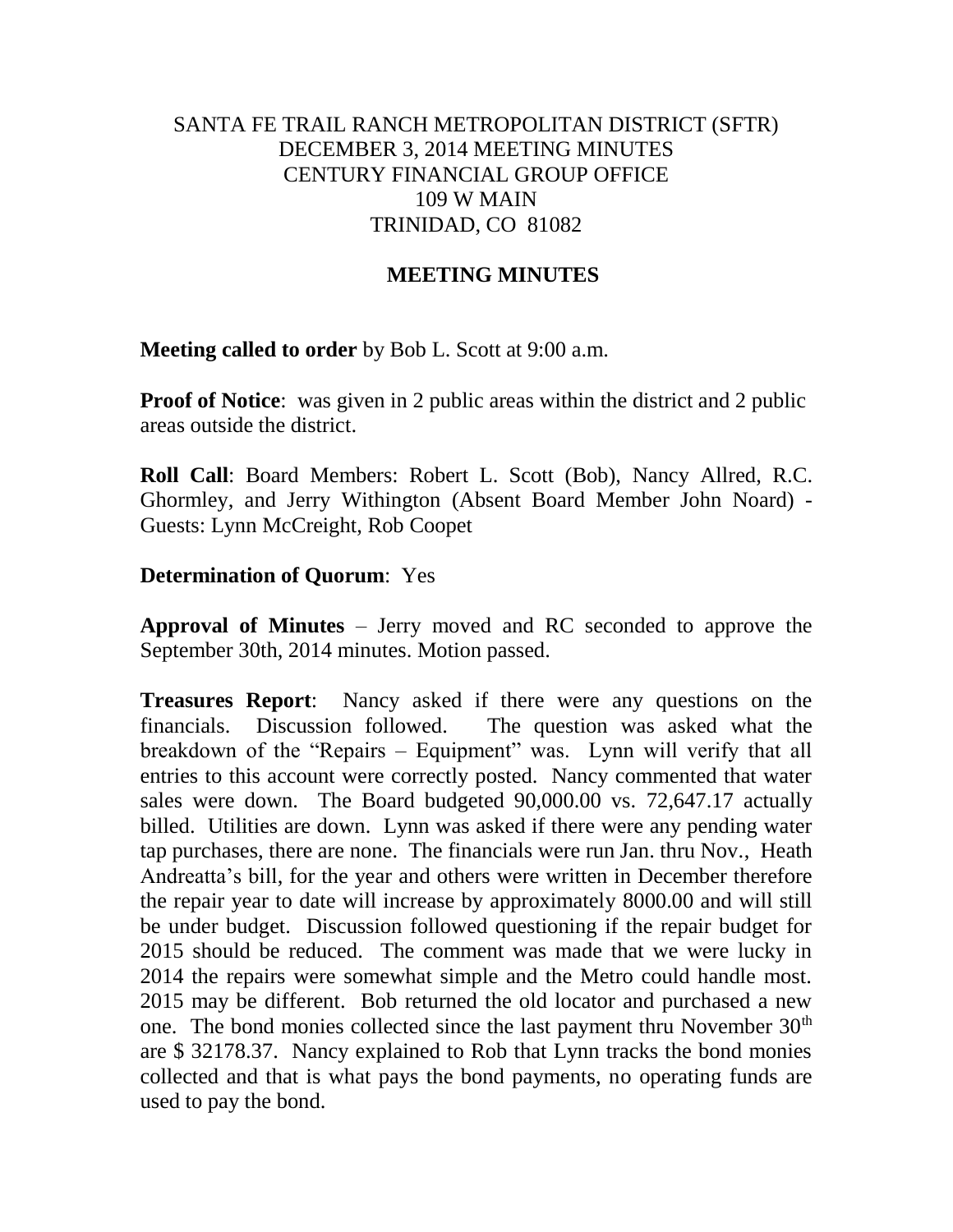**2015 Budget Approval**: Bob asked if there was further discussion on the 2015 budget before approval. The repairs budget has been discussed and is ok at 50,000.00. The net income on the preliminary budget is 8044.00 and with the capital Expenditure expected of 5000.00, that leaves an overall net income of 3044.00. It was discussed that the 3044.00 is fairly close to a balanced budget. Nancy moved to approve the 2015 preliminary budget as it stands, Jerry seconded. Motion passed.

# **Old Business:**

**500 Gallons per day leak:** This leak is located in Starkville. It was fixed once but is still leaking. It was brought to the Metro's attention while fixing this leak that a permit is required by CDOT to fix the leak again. Pollution insurance of 1,000,000.00 is one of the requirements to get a permit along with some other safety items. This insurance is very costly. The state representative out of Pueblo that represents this area has plans to meet with the state attorney general to attempt to make the requirements more reasonable. Lynn has a call into the Metro's insurance to see what it would cost to get the proper insurance. We have pollution insurance but it covers pollution of the water and the agent was unsure if it would cover a fuel spill from the backhoe while repairing any leak. It could be a possibility to hire Heath Andreatta's Excavating if he is properly insured.

**Charges for Service Call**: The topic of a possible service call has been discussed in previous meetings. This charge would be billed only if the water problem is on the owner side of the meter. It was decided at this point there are not enough of those situations to warrant a fee. Rob suggested putting information on the website for owners to reference. Bob stated that information exists. Lynn suggested inserting a note in the next billing referencing that information and how to access it. Rob gave an example from his experience and thinks that a small fee is warranted. Lynn will begin referring owners to the website and will continue to guide them when they call with water issues. No fee will be charged at this time.

Rob asked why the maintenance fees are only billed to water users. Shouldn't all the owners be billed? Discussion followed. Bob says some water districts charge a minimal fee to all owners. Before the last rate increase, the auditor brought it to the Metro's attention that we needed more income to sustain the required profit level required by the bond agreement to stay in the black. Nancy discussed sometimes a new tap opens up a line that does not have a tap on it and it exposes problems with that line that were not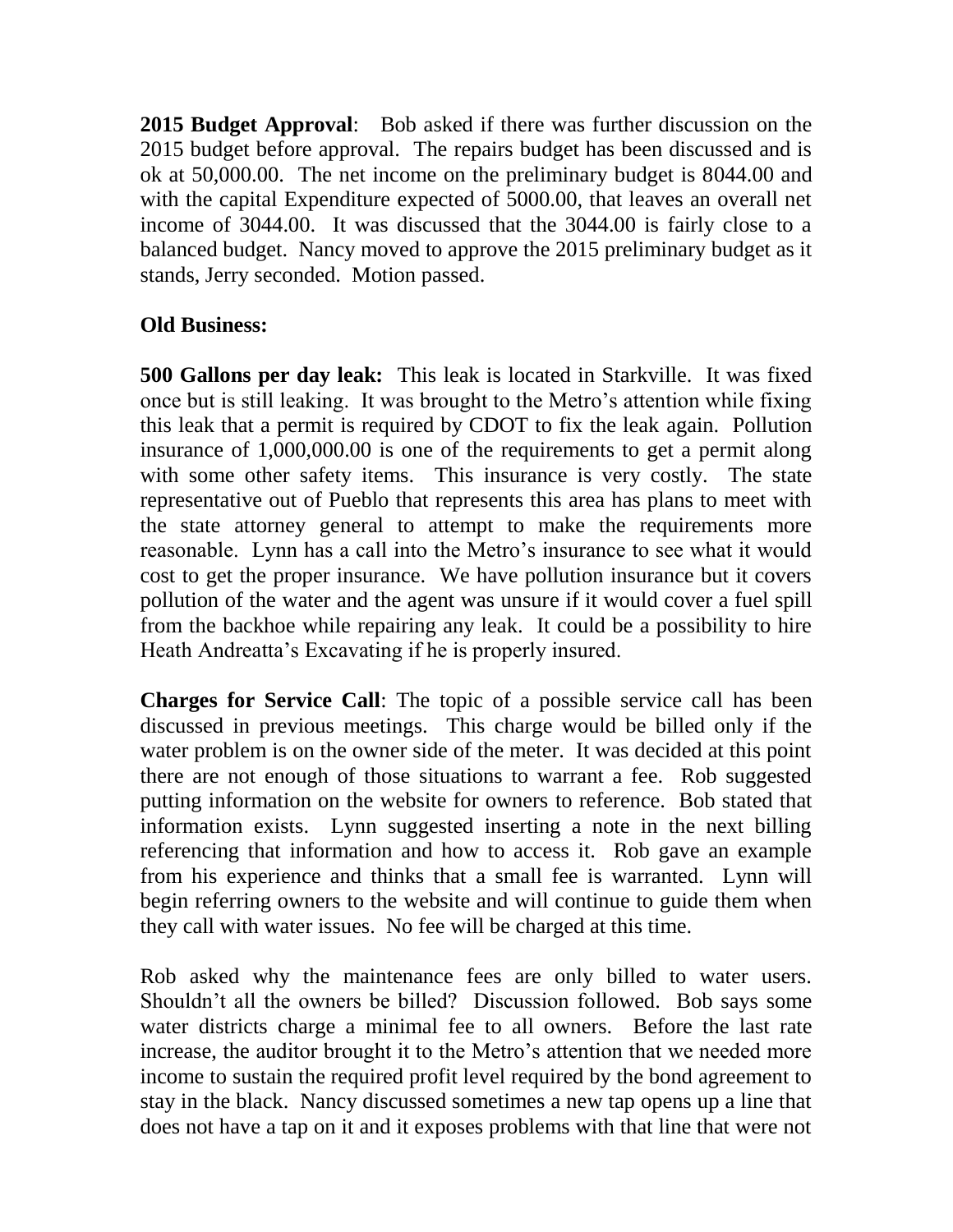known. Rob brought up the aging of the lines and the need in the future for more money to replace those lines. There are currently 190 taps (189 active) vs. the 449 lots (some owners have multiple lots). The Board will consider this suggestion.

**Gallinas Bridge Ownership Transfer**: The Metro Board needs to make a decision on accepting the ownership of the bridge (POA members voted to transfer ownership with Metro approval). The bridge needs to be replaced. The advantages of the Metro owning the bridge vs. the POA are: better funding and insurance. The engineers have to meet with the railroad to get approval for the transfer of ownership per the original contract between Baldwin and the railroad. If the railroad does not agree, then the Public Utility Commission will have to get involved. The railroad wanted to increase the clearance of the gabion and the abutments. RC's three concerns of: Better insurance, better financing and negotiations with the railroad were answered in the discussions. The added workload on the Metro board member and volunteers were discussed. If the bridge is replaced, Lynn will have to bill all the owners for any additional assessments. POA will reimburse all costs. POA has reserves. It will be necessary to meet with the Special District lawyers to determine the voting process for bridge replacement approval. All owners would have to pay for the assessment(s). Bob mentioned that the Colorado voter registration requirement may be reversed. All the details cannot be sorted out at this time. If the Metro takes over ownership of the bridge, they may be required to take ownership of all the private roads and the maintenance which would make them public roads. The existing Covenants have been changed to allow the transfer of POA property to the Metro if necessary.

Bob asked for further discussion. Bob moved for the Santa Fe Trail Ranch Metropolitan District to assume ownership of the Santa Fe Trail Ranch Bridge. Nancy seconded. Motion passed.

**Rate to be charged for user side leaks**: It was decided in the March 2013 Metro Board meeting to charge the same tiered rate in all excessive water use or leak situations. At this time the Metro will not change that decision.